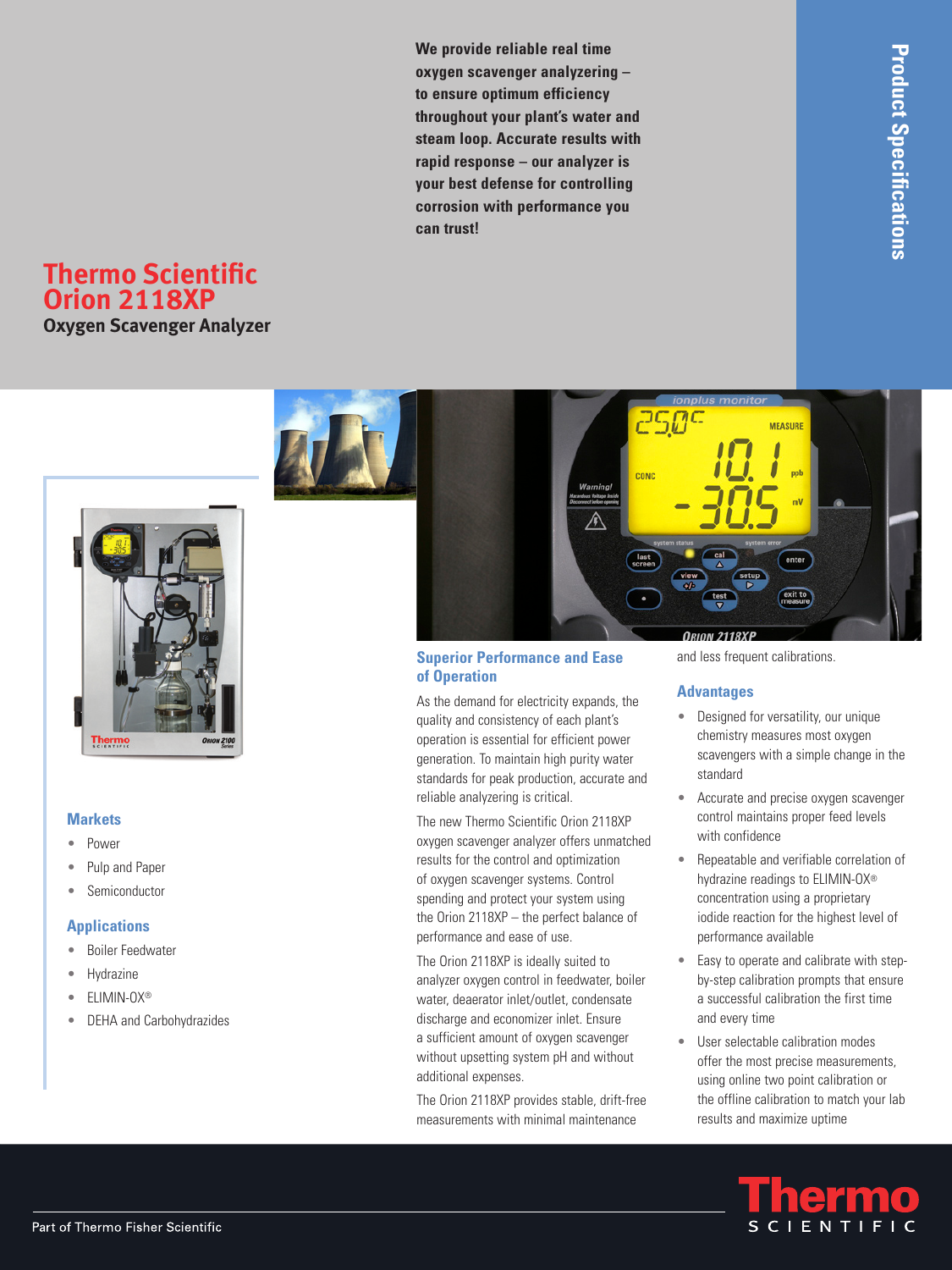#### **Benefits**

- Oxygen scavenger detection of 0 ppb to 200 ppb hydrazine or 0 ppb to 1000 ppb ELIMIN-OX® with the highest accuracy and precision available
- Continuous online measurement ensures real time information for optimum control of the oxygen scavenger feed pump without excessive operating costs •
- Extremely easy to use while maximizing uptime simple step-by-step scrolling instruction for setup, calibration, operation and diagnostics menus •
- Measurements at a glance from any distance for even the lowest light conditions using the large operator friendly backlit display •
- Fastest and most stable measurements, limiting unnecessary calibration cycles due to drift with superior Orion iodide electrode technology •
- Minimize operator time and maintenance without use of complicated moving parts or pumps that often require frequent attention and expensive spare part expenditures •
- Extend reagent consumption up to 2 months using our uniquely simple reagent addition design to condition the sample pH and suppress interfering ions for optimal measurement performance •
- Advanced user interface with detailed calibration, measurement and diagnostic logs for early diagnostic and action level notification, configurable for your facility's desired level of performance – all password protected if preferred •
- Simple and fast user selectable calibration modes for precise 2 point calibration for ultimate accuracy or offline calibration for lab correlation to have your system back online with security and confidence •
- Easy installation has your plant up and running in minutes the Orion 2118XP is retrofitable to the Thermo Scientific Orion 1818A0 panel mounting footprint •

### **Dimensions**

Thermo Scientific Orion 2118XP installation dimensions shown without optional protective enclosure.



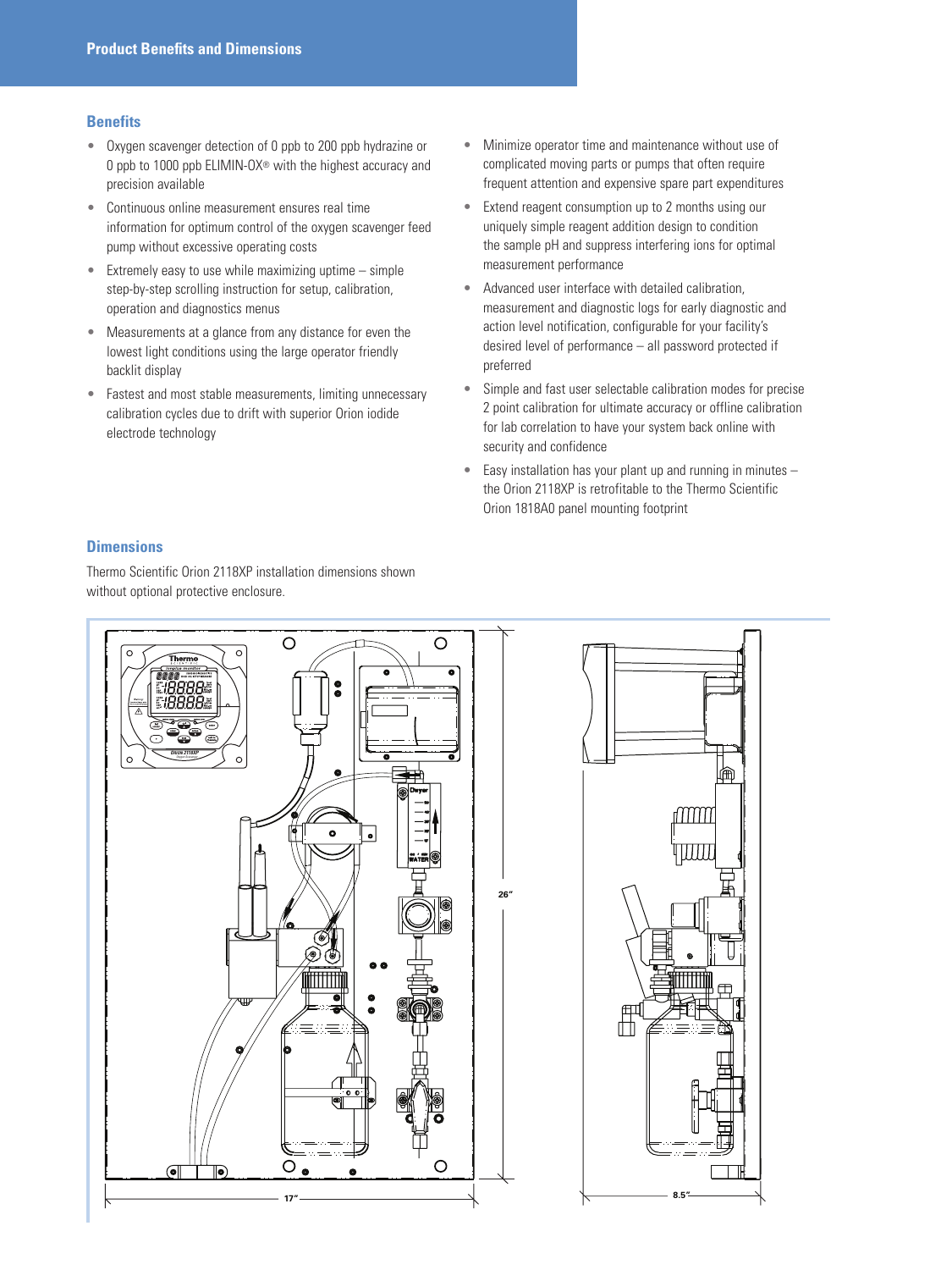## **Thermo Scientific Orion 2118XP Oxygen Scavenger Analyzer**

| <b>Specific lon</b><br><b>Measurements</b> | <b>Range:</b> Hydrazine: 0 ppb to 200 ppb<br>ELIMIN-OX <sup>®</sup> : 0 ppb to 1000 ppb                                |
|--------------------------------------------|------------------------------------------------------------------------------------------------------------------------|
|                                            | <b>Resolution: 2, 3 or 4 digits</b>                                                                                    |
|                                            | <b>Accuracy (with DYN cal):</b><br>Oxygen Scavenger: $\pm$ 5% or 2 ppb<br>ELIMIN-OX <sup>®</sup> : $\pm 5$ % or 30 ppb |
|                                            | <b>Reagent: lodide reagent</b>                                                                                         |
| <b>Response Time</b>                       | Reach 90% of reading within 4 minutes of<br>injecting a standard solution                                              |
| <b>Units Displayed</b>                     | ppb, ppm (auto ranging), mV, temperature                                                                               |
| mV Measurement                             | Range: $\pm$ 1999.9 mV                                                                                                 |
|                                            | Resolution: 0.1 mV                                                                                                     |
|                                            | <b>Relative accuracy:</b> $\pm (0.5 \text{ mV} + 0.1\%)$                                                               |
| Temperature<br><b>Measurement</b>          | <b>Range:</b> - 10 to 120 °C                                                                                           |
|                                            | Resolution: 0.1 °C                                                                                                     |
|                                            | Relative accuracy: $\pm$ 0.5 °C                                                                                        |
|                                            | <b>Continuous temperature readings: YES</b>                                                                            |
|                                            | <b>ATC probe connection detection: YES</b>                                                                             |
| <b>Specific lon</b><br><b>Calibrations</b> | <b>Dynamic Dilution calibration: YES</b>                                                                               |
|                                            | <b>Dynamic Dilution calibration points: 2 points</b>                                                                   |
|                                            | <b>Offline calibration: YES</b>                                                                                        |
|                                            | <b>Offline calibration points: 1 point</b>                                                                             |
|                                            | <b>Pre-programmed standard values: YES</b>                                                                             |
|                                            | <b>Custom programmed standard values: YES</b>                                                                          |
| <b>Sample Conditions</b>                   | <b>Temperature:</b> $5$ to 45 $^{\circ}$ C                                                                             |
|                                            | <b>Total alkalinity:</b> Less than 50 ppm $CaCO3$                                                                      |
|                                            | Inlet pressure: 8 to 100 psig                                                                                          |
|                                            | Flow rate: 40 mL/min nominal set by pressure<br>regulator                                                              |
|                                            | Sample inlet: 1/4" NPTF tube fitting                                                                                   |
|                                            | Sample drain: 3/4" NPT male                                                                                            |
|                                            | Grab sampler supported: YES                                                                                            |
| Display                                    | Custom backlit LCD with temperature,<br>concentration, mV, error codes and menu driven<br>prompts                      |
| <b>Inputs</b>                              | <b>ATC: 2 x NTC 30K</b>                                                                                                |
|                                            | Specific ion input & reference: Potentiometric                                                                         |
|                                            |                                                                                                                        |



| <b>Outputs</b>                                      | <b>Analog output:</b> Galvanically isolated                                                                                   |
|-----------------------------------------------------|-------------------------------------------------------------------------------------------------------------------------------|
|                                                     | <b>Number of analog outputs: 2, one dedicated</b><br>to oxygen scavenger, one to temperature; shared<br>ground                |
|                                                     | <b>Output selections:</b> 0 - 20 mA or 4 - 20 mA                                                                              |
|                                                     | <b>Programmable range: YES</b>                                                                                                |
|                                                     | <b>Log &amp; linear output options: YES, user</b><br>selectable                                                               |
|                                                     | <b>Alarm outputs: 3</b>                                                                                                       |
|                                                     | <b>Number of relay outputs: 3</b>                                                                                             |
|                                                     | <b>Maximum relay load: 250 VAC, 5 A, 30 VDC</b>                                                                               |
|                                                     | Minimum value alarm: YES                                                                                                      |
|                                                     | Maximum value alarm: YES                                                                                                      |
|                                                     | Error alarm: YES                                                                                                              |
|                                                     | <b>Calibration/offline alarm: YES</b>                                                                                         |
|                                                     | <b>Programmable min &amp; max values: YES</b>                                                                                 |
| <b>Physical Size</b>                                | <b>Electronics: 144 x 144 x 186 mm</b>                                                                                        |
|                                                     | <b>Entire system:</b> $65 \times 45 \times 27$ cm (26" $\times$ 17" $\times$ 11")<br>Fits on 1818A0 panel mounting footprint. |
| <b>Power</b>                                        | Input: 85-132 or 170-264 VAC                                                                                                  |
| <b>Software Features</b>                            | <b>Self-test &amp; diagnostics: YES</b>                                                                                       |
|                                                     | <b>Real time clock: YES</b>                                                                                                   |
|                                                     | <b>Meter serial number: YES</b>                                                                                               |
|                                                     | <b>Password protection: YES</b>                                                                                               |
|                                                     | Programmable alarms:<br>High, low, error, calibration/offline                                                                 |
|                                                     | <b>Reset function: YES</b>                                                                                                    |
| <b>Meter Features</b>                               | <b>Startup reset: YES</b>                                                                                                     |
|                                                     | <b>Hardware calibration function: YES</b>                                                                                     |
|                                                     | <b>Non-volatile memory: YES</b>                                                                                               |
|                                                     | <b>Battery backup: YES</b>                                                                                                    |
|                                                     | <b>Expansion bus:</b> Serial communication & power                                                                            |
|                                                     | Waterproof enclosure: IP66 & NEMA 4X                                                                                          |
| <b>Regulatory and Safety</b>                        | CE. CSA. FCC Class A limits                                                                                                   |
| <b>Environmental</b><br><b>Operating Conditions</b> | <b>Ambient operating temperature:</b> 5 to 45 $^{\circ}$ C                                                                    |
|                                                     | <b>Relative humidity:</b> 5 to 95% non-condensing                                                                             |
|                                                     | <b>Storage temperature:</b> $-20$ to 60 $^{\circ}$ C                                                                          |
|                                                     |                                                                                                                               |
|                                                     | <b>Storage humidity:</b><br>5 % to 95 %, non-condensing                                                                       |
| <b>Case Material</b>                                | Valox 364                                                                                                                     |
| <b>Shock and Vibration</b>                          | Vibration, shipping/handling:<br>$0 - 60$ Hz $@ 1$ G Load                                                                     |